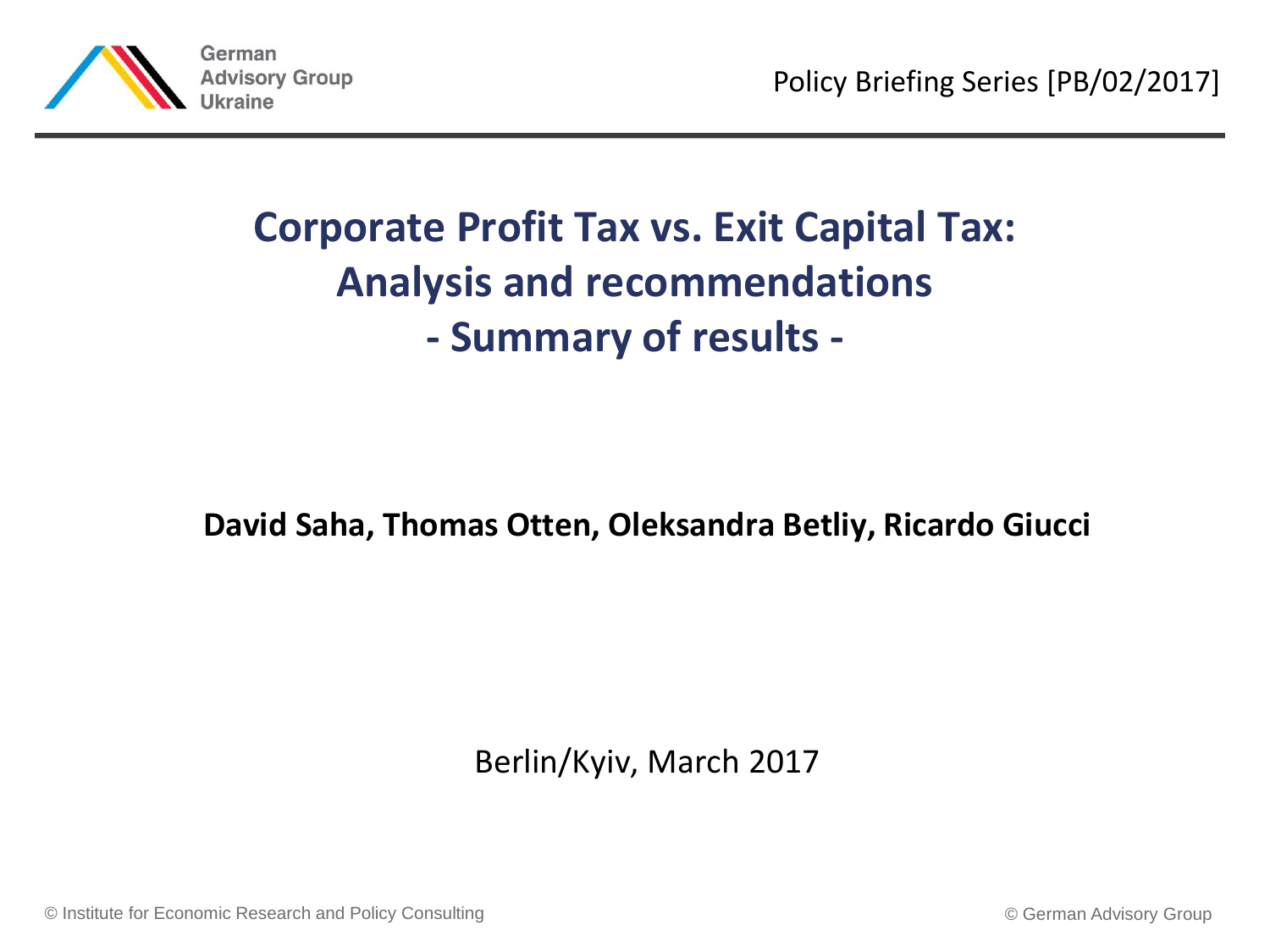# **Corporate Profit Tax vs. Capital Exit Tax**

Ukraine currently operates a Corporate Profit Tax (CPT)

**Tax base: Essentially financial profits: accounting entity** 

Proposal to replace with Exit Capital Tax (ECT)

- **E** Estonian model, tax base: Transactions with capital exit (e.g. dividends)
- Ministry of Finance has to submit draft law by July

Purpose of this paper:

- 1. Should Ukraine go for fundamental change towards an ECT system?
- 2. If ECT system installed in Ukraine, how should it best be designed?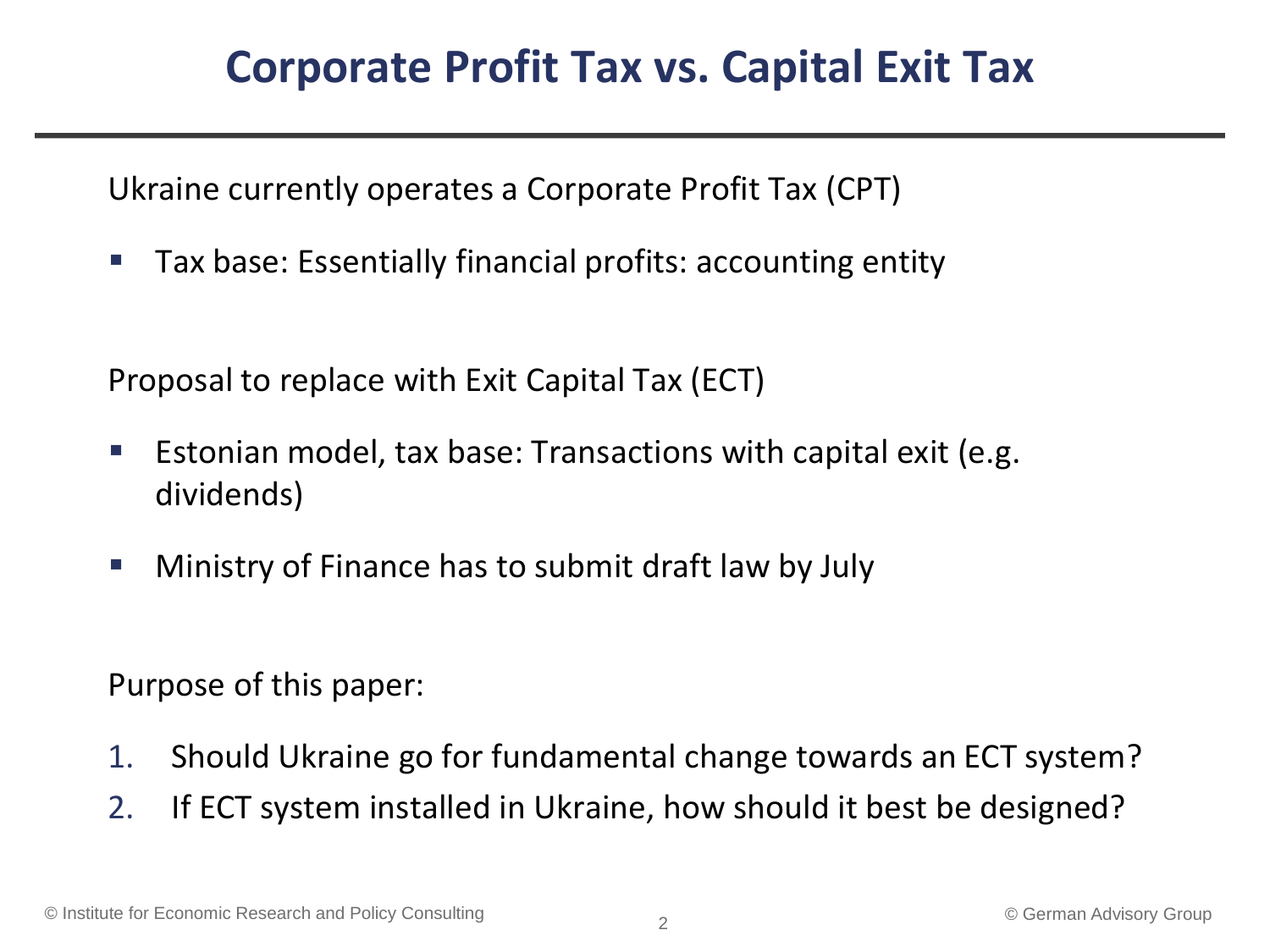#### Tax base

- Since 2015: Financial profit according to IFRS or Ukrainian Accounting Standards
- Adjustments for tax purposes include: Value adjustments, minimum depreciation according to the Tax Code, provisions/accruals, thincapitalisation adjustments etc.
- Profit can be positive, but cash flows negative => still positive tax burden

#### Tax rate

- CPT rate: 18 %
- $\blacksquare$  However, witholding tax and military duty on dividends received by natural persons
- Effective tax rate hence 23.3%

Company profit UAH 100 *CPT* 18% UAH 18 Dividend UAH 82 *Withholding tax* 5% UAH 4.1 *Military duty* 1.5% UAH 1.23 Profit received by owner UAH 76.67 **Effective tax rate** 23.33%

**Taxation of corporate profits in Ukraine**

*Source: Own calculations*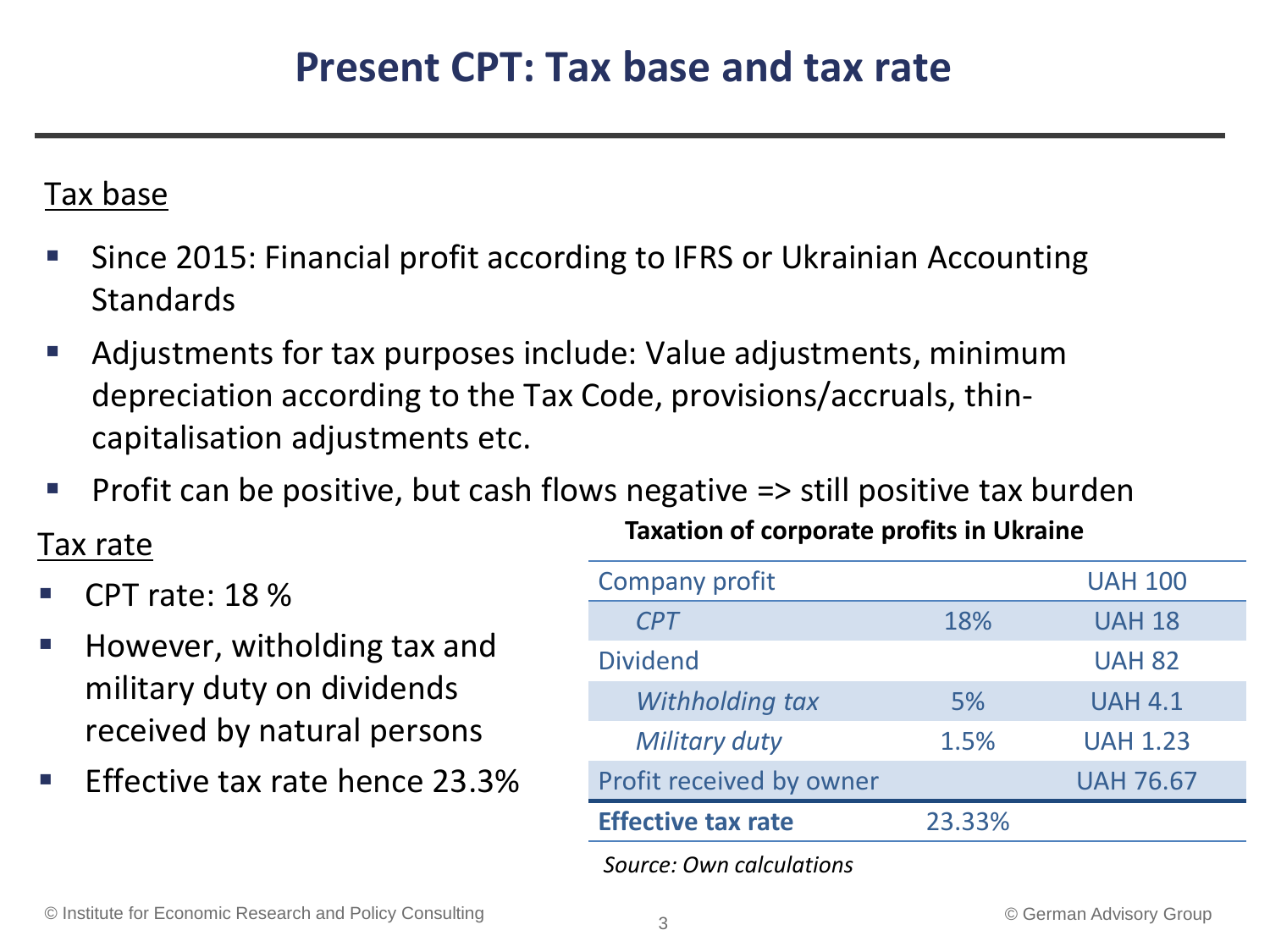# **Present CPT: other aspects**

### Anti-avoidance rules

- Thin capitalisation: Deductible interest on related party loans limited 50% EBIT
- Transfer pricing (TP): Since 2015, according to OECD guidelines
- Minimum terms on depreciation (reduces company discretion in accounting)
- Adjustment of provisions/accruals and value corrections (also reduces discretion)

### Simplified system of taxation (SST)

- Parallel tax system intended for small companies, private entrepreneurs
- Four groups of companies, the 3<sup>rd</sup> group can have up UAH 5 m turnover p.a., 4<sup>th</sup> group for agricultural companies
- Pay a unified tax of 5% on turnover in lieu of CPT, other duties (some pay unified tax of 3% + VAT)

### Administration

- Conducted by State Fiscal Service of Ukraine (SFS)
- Tax audits concern entire financial accounting, complex procedure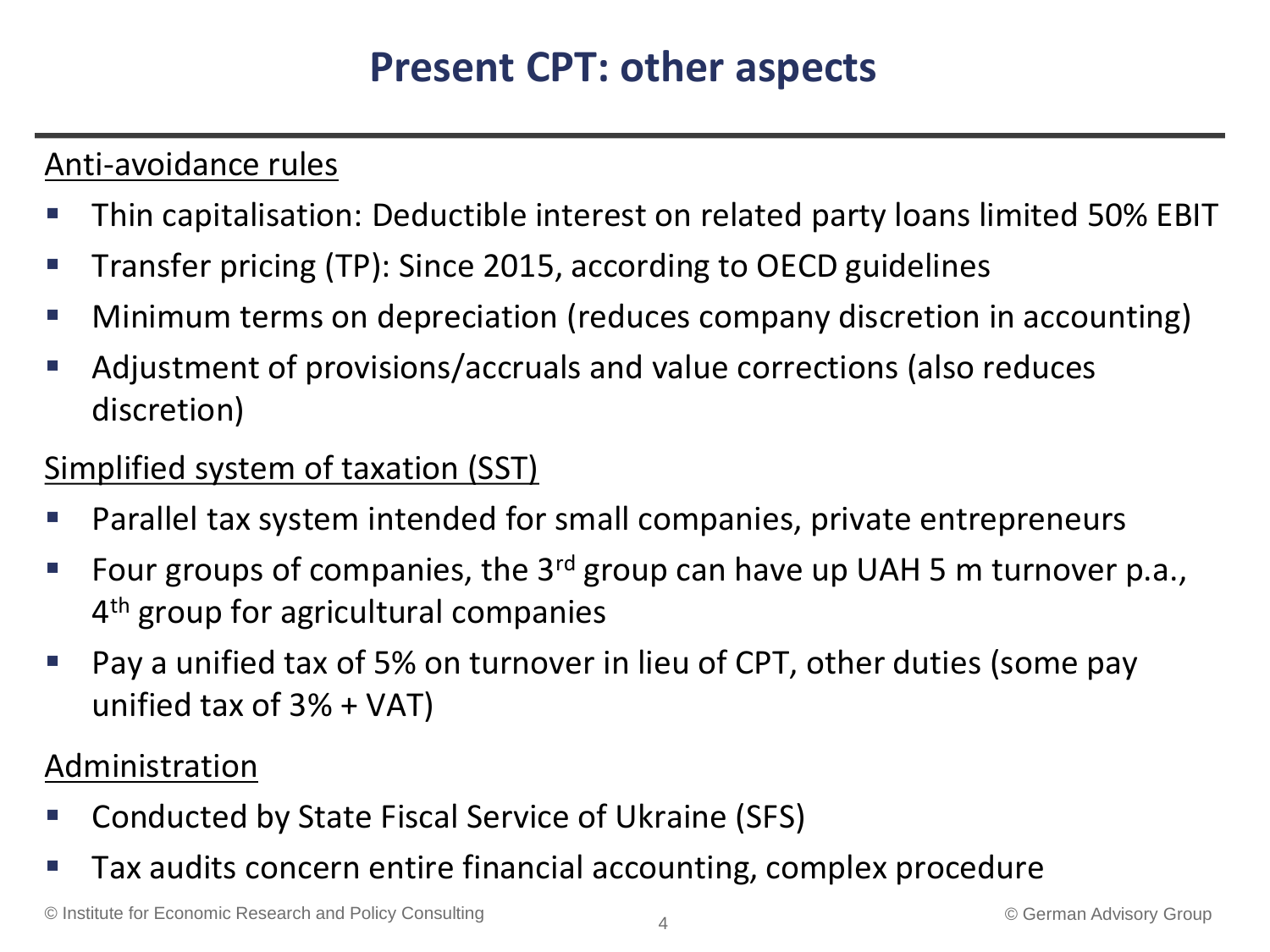# **Present CPT: Economic effect**

- Possible impact: Negative incentive for investment due to tax on capital
- **Effective rate of 23.33% slightly** higher but similar to PIT + military duty => no large distortion
- CPT discriminates against equity financing (interest costs can generally be deducted)
- Accelerated depreciation (in force 2017-2018) reduces this effect
- **IF** International tax competition: Ukrainian rate not excessive

#### **International average CPT rates in comparison**



Source: KPMG

Note: CPT Germany consists of the statutory CPT rate of 25% and a variable municipal component, which is averaged here

#### **Mild economic effect. No strong incentives against investment, competitive rate**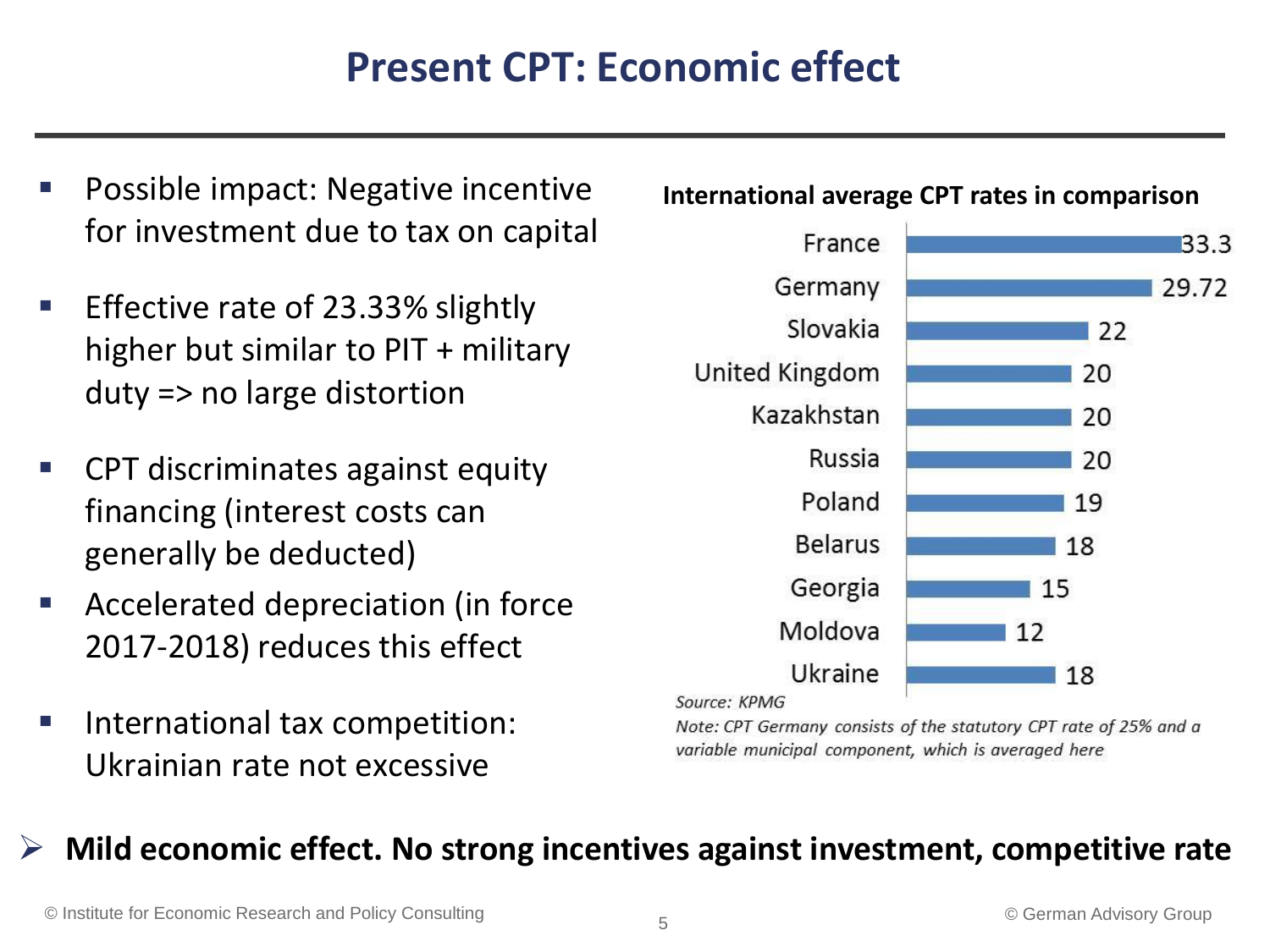# **Present CPT: Fiscal effect**



- **Relatively low CPT revenues, UAH 60.2 bn (2.5% of GDP) in 2016**
- Reasons on top of legal avoidance:
	- Large losses of companies from FX debt carried forward
	- Profit shifting to loss making CPT payers and SST payers (limited)
	- Large enforcement problems at SFS (lack of qualified experts)
- Low revenues in international comparison for this tax rate

### **CPT fiscally not successful. 1000 taxpayers pay 90% of revenues**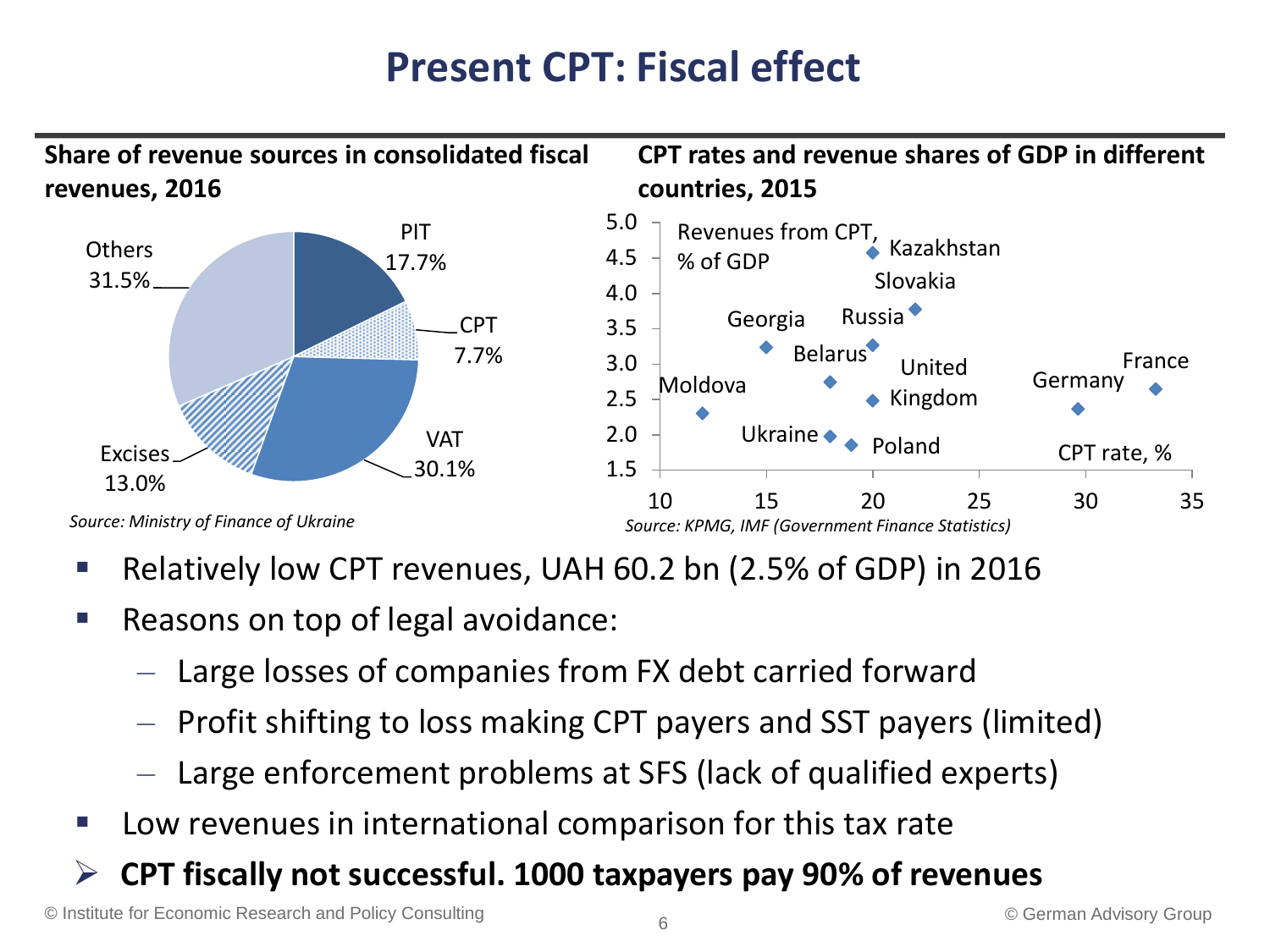# **Present CPT: Administrative burden**

#### **Administrative burden on companies and tax authority**

- **General** issues of CPT system:
	- **Complexity** of financial accounts
	- **Discretion** for companies in valuations, provisions
	- Implies **need for high competence** of tax authority
	- Often relatively large **documentation needs**
	- **Approximation of tax/financial accounting** should reduce administrative burden
	- Need for a **cooperative tax** culture (taxpayer honesty, light inspection burden)
- **Specific** issues of Ukraine's CPT
	- Large **shadow economy** (35% of GDP), hence much tax evasion
	- **Low capacity and high corruption at SFS**: Audits result in arbitrary taxes, hard to challenge in courts, focus on form rather than substance
	- Consequence: **Tax audits cause immense burden** (administrative and financial), often cause work stoppages at HQs

### **Large administrative burden on companies, enforcement difficulty by SFS Main problem is low SFS capacity and integrity, not the tax system per se**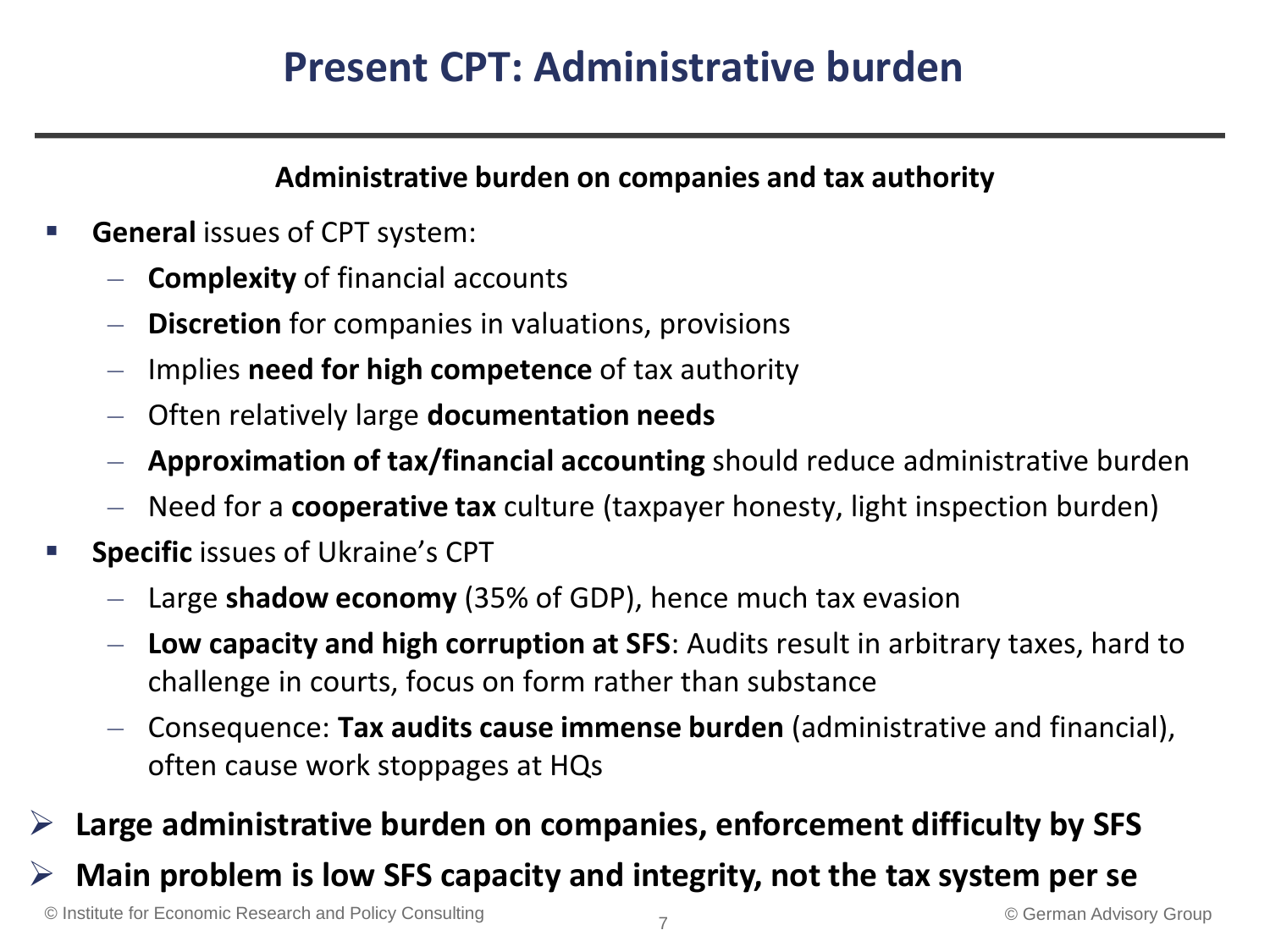- **Relatively standard design of CPT in int. Comparison**
- **No large negative economic effects**
- **Fiscally ineffective due to large losses carried forward and inadequate enforcement capacity by SFS**
- **Main problem: Large administrative and financial burden caused by tax audits due to inadequate enforcement**
- **Main problems not caused by the nature of the tax system but by specific issues, especially institutional capacity**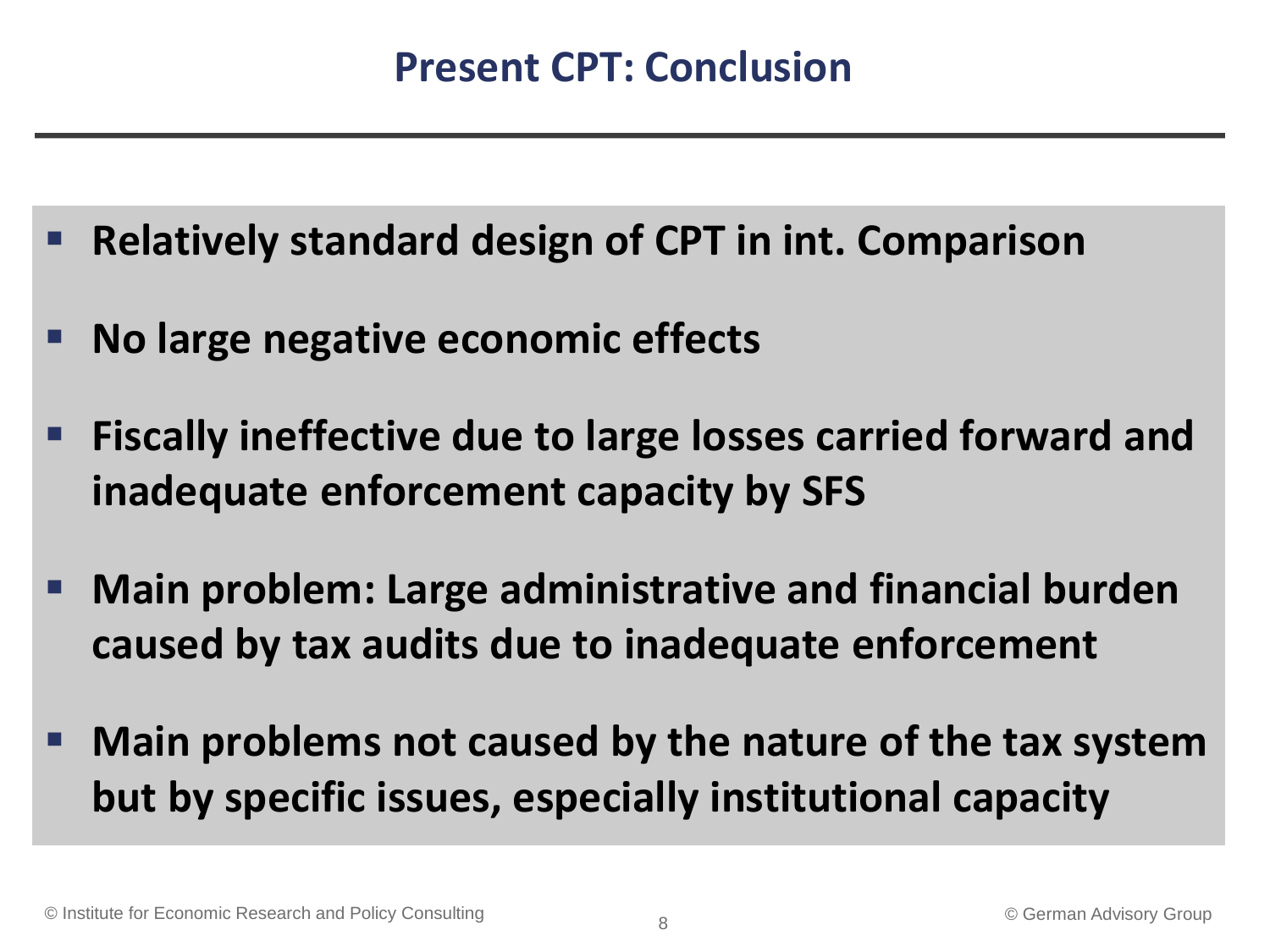Our analysis is based on the current version of the unofficial draft law proposed by Oleksandr Shemiatkin and Tetiana Shevtsova

### Motivation for an ECT

- 1. Increasing investments due to taxation of distributed profits only
- 2. Administrative facilitation due to transactions forming the tax base

### Tax Base

- Conceptually: Dividends and transactions in which capital exits tax system, e.g. equated payments (interest to related parties), surcharges (TP)
- Hence: Only a limited number of transactions
- $\blacksquare$  Financial accounting no longer the base for taxation, instead a limited number of *transactions*
- All flows *between* ECT payers are not taxed
- Flows *out* of the system such as dividends, royalties financial aid, interest rates are in principle taxable according to specific rules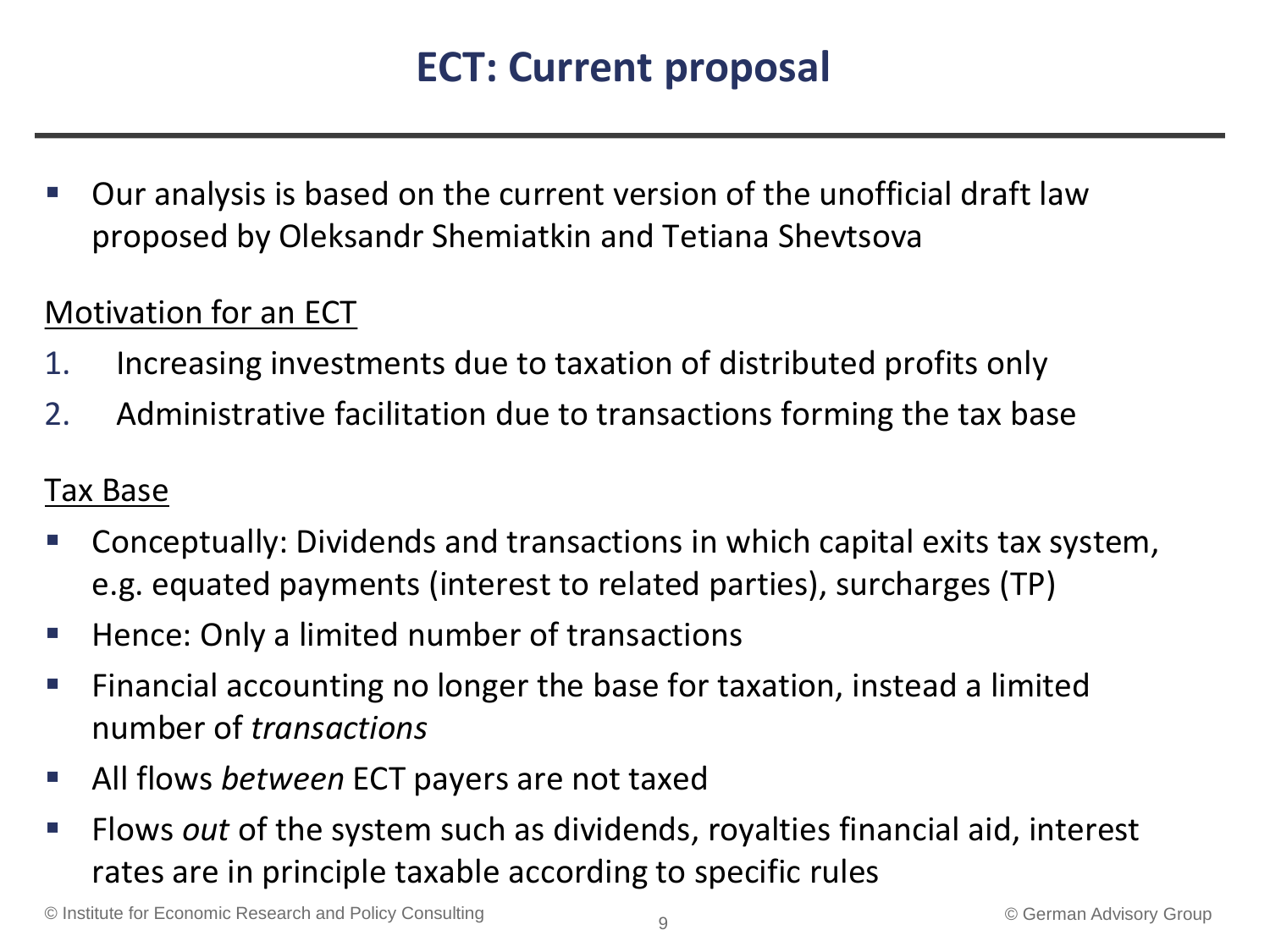# **ECT: Current proposal (2)**

### Tax rates

- 15% on transactions with capital exit, e.g. dividends, payments by state and municipal entities
- 20% on equated payments (e.g. related party interest) or surcharges on prices

#### Anti-avoidance

- Key: 20% tax rate on "avoidance transactions"
- Interest to related parties: 20% on interest above max NBU rate
- Royalties to non-CPT payers: Taxable above 6% previous year revenue
- TP: Applies to controlled transactions. Usual price method applies for transactions with resident non-ECT payers

#### Administration

- Companies only report taxable transactions to SFS
- Dividends and equated payments reported monthly, annual report of controlled transactions for TP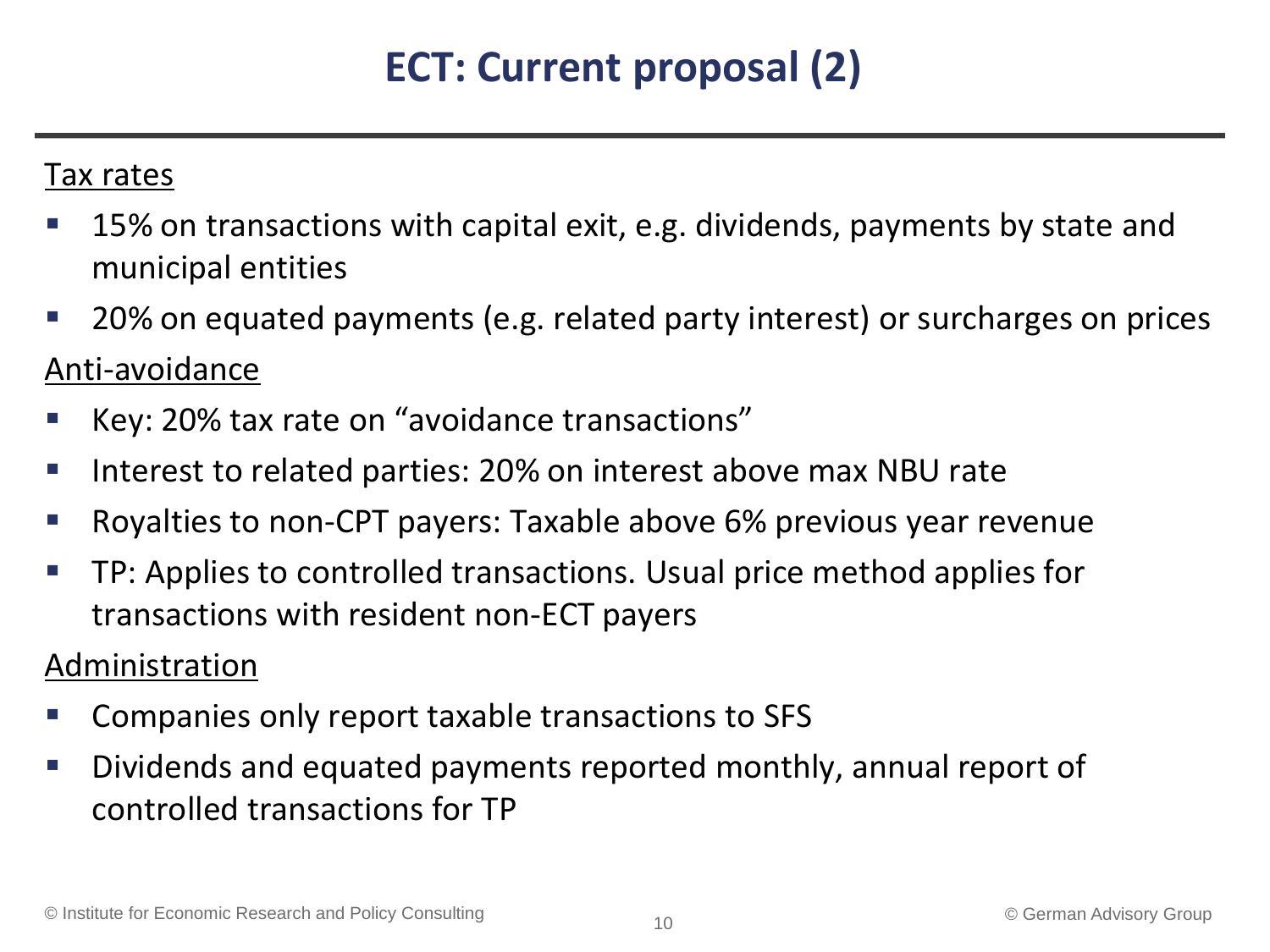# **ECT: Transactions and their tax treatment**



*Source: Berlin Economics*

*\*For transactions with resident non-ECT paying companies, not all rules apply (usual price method instead of transfer prices), for details see annex 1*

© Institute for Economic Research and Policy Consulting © German Advisory Group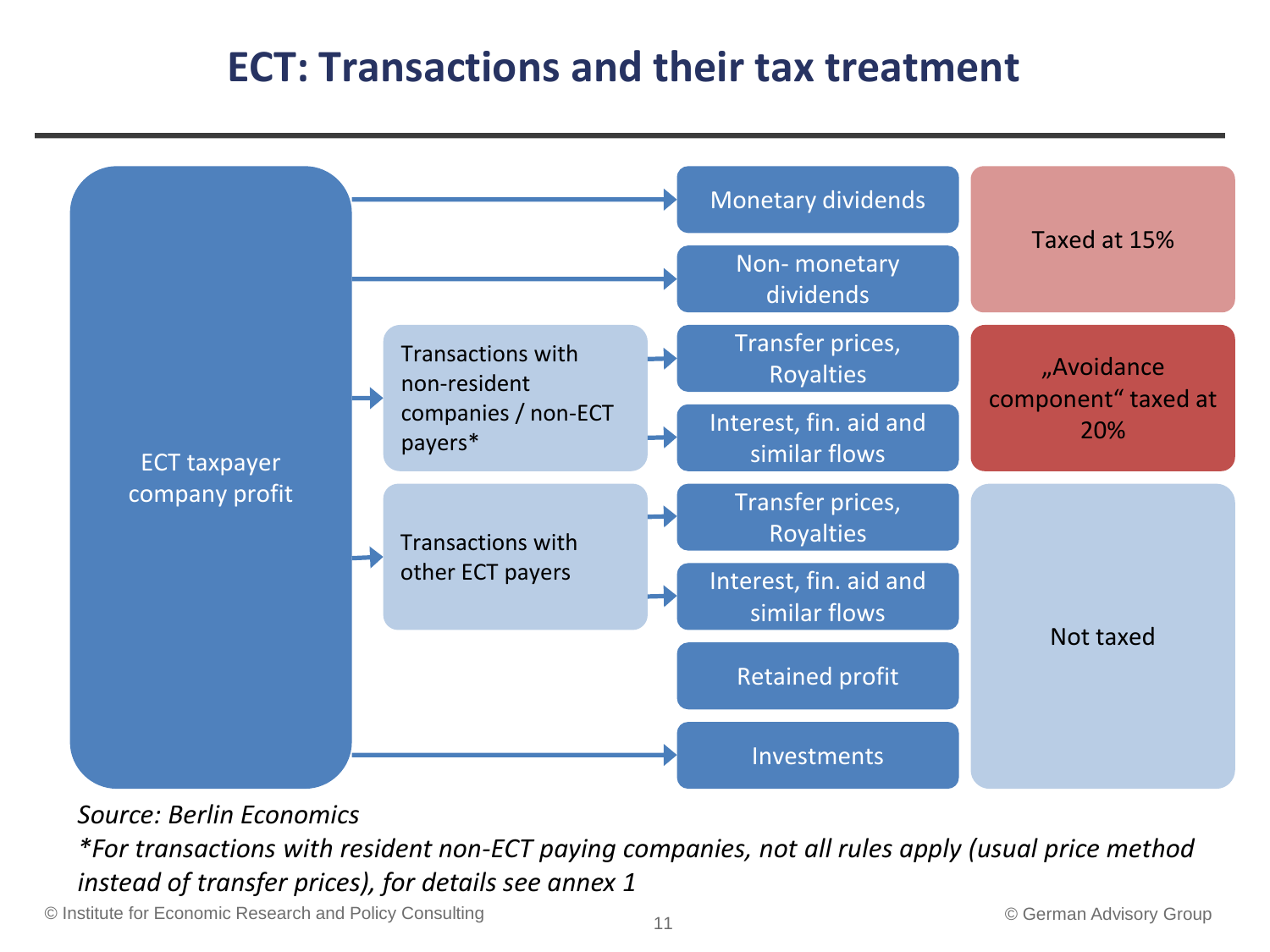### Key differences

- Radical difference in tax base: Financial accounts vs transactions
- Tax rate would change from 23.33% to 15%/20%
- Concepts such as valuations, provisions no longer relevant for tax

### Similarities

- However, many concepts remain, just change heading
- TP, related party interest, royalties now treated under taxable transactions instead of within financial accounts
- $\blacksquare$  For these concepts, little changes

### Compliance of ECT with international obligations

 ECT is in principle compliant with BEPS, EU approximation and double tax treaties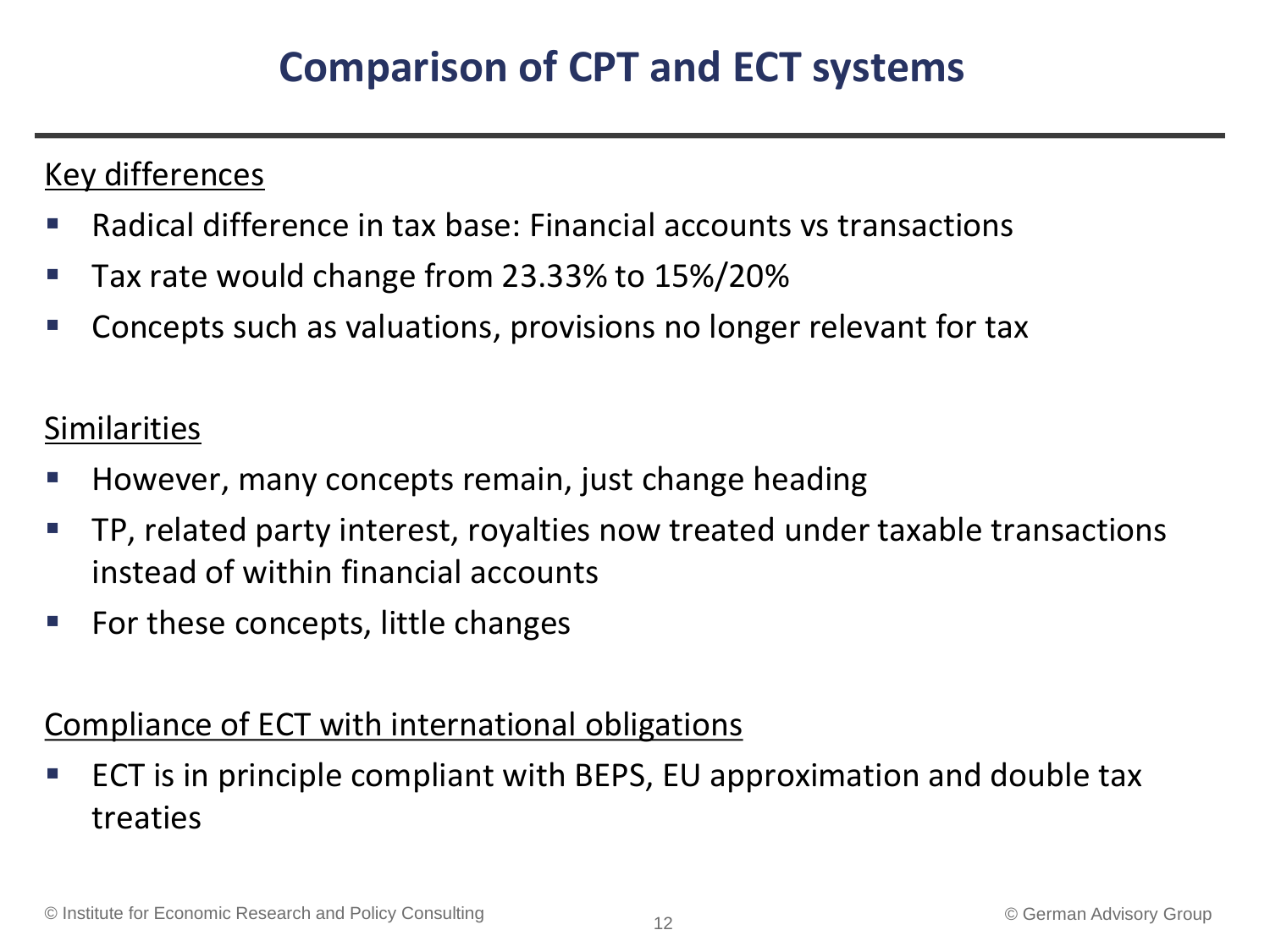#### **Conceptually**

Investment should be strengthened by retained profits no longer being taxed

- More cash available for reinvestment, equity finance strengthened
- No incentive to fabricate loss-making statements: Improves access to credit
- Taxation of disbursed profit beneficial for start-ups who often lack liquidity

#### In practice

- Few companies pay CPT anyway, so little practical effect of ECT introduction
- Without massive losses in system, effect would be stronger, but losses will probably remain in system, as dubious as they may be
- Accelerated depreciation (on equipment investment) counters most harmful CPT effects on investment, can be extended
- **Difference remains for real estate, other non-equipment investment**
- **Economic effect of ECT system on investments likely to be limited**
- **Direct linkage of positive economic to negative fiscal effect**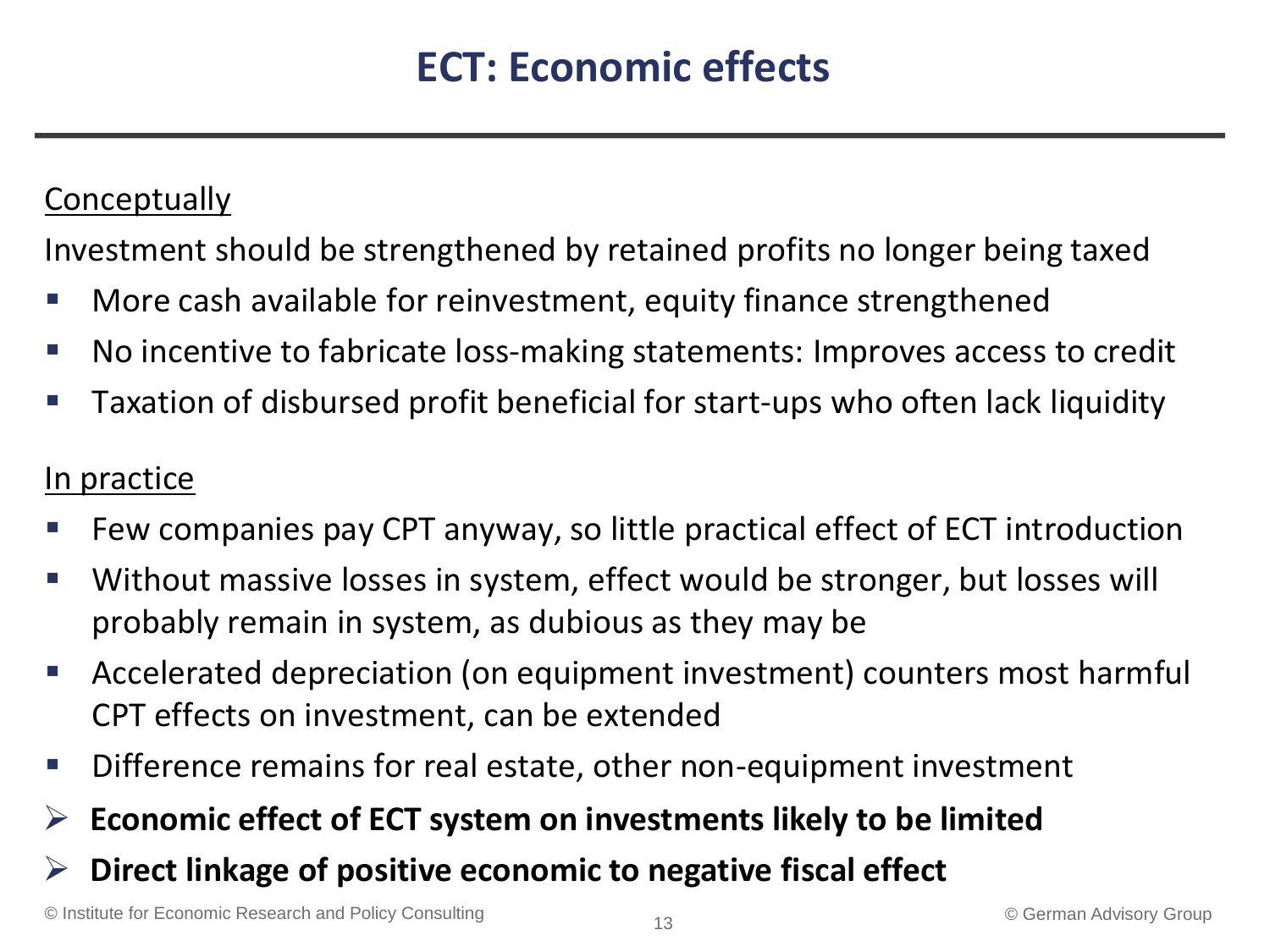### Tax deferral and rate

- Due to tax *deferral* to distributed profits, possibility of deferment of profit distribution, hence short run revenue shortfall
- Also, envisaged 15% rate below current CPT effective rate

### Immediate effectiveness of TP and anti-avoidance

- Anti-avoidance strategies appear appropriate
- Controlled transactions can no longer be offset with illegitimate earlier losses
- Some doubt remains about the usual price method

### Estimates of short run fiscal revenue shortfall, importance

- First year shortfall estimates range from UAH 11bn (0.5% of GDP, KM Partners) to UAH 39 bn (1.6% of GDP, SFS)
- Important that any short run revenue loss fully compensated in budget!
- **ECT introduction likely to cause fiscal losses in first years, no negative effect expected for later years**
- **Crucial that any possible negative fiscal short run effect is fully compensated**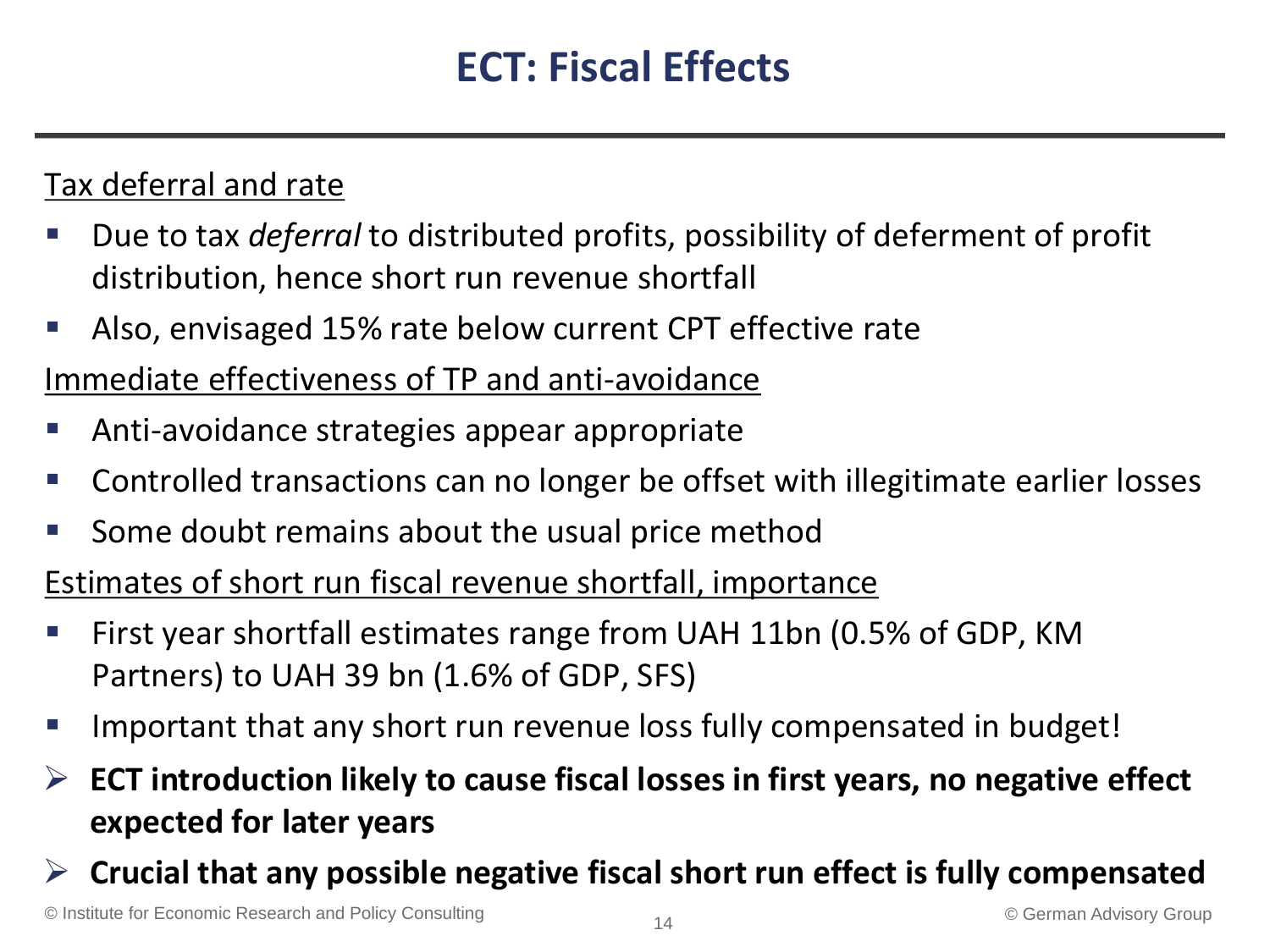### Change of tax base to transactions

- Several complicated concepts (valuations, provisions) no longer relevant
- Reduces documentation needs, less material to be reviewed by SFS
- Verification on basis of bank summaries of transactions with non-ECT payers
- Financial accounting must still be conducted  $-$  just not for tax
- Here, audits can become much lighter burden, real potential for simplification, positive effect on investment climate

### Remaining difficulties

- Key anti-avoidance measures still relevant, difficulties with them will persist
- TP, royalties remain subject of SFS-company interaction and difficulty
- Some transition costs likely, especially regarding SFS capacity to enforce new system and ensure revenues/anti-avoidance in early stages
- **Administrative burden likely to decrease due to transaction based tax**
- **Transition costs likely, but probably very limited**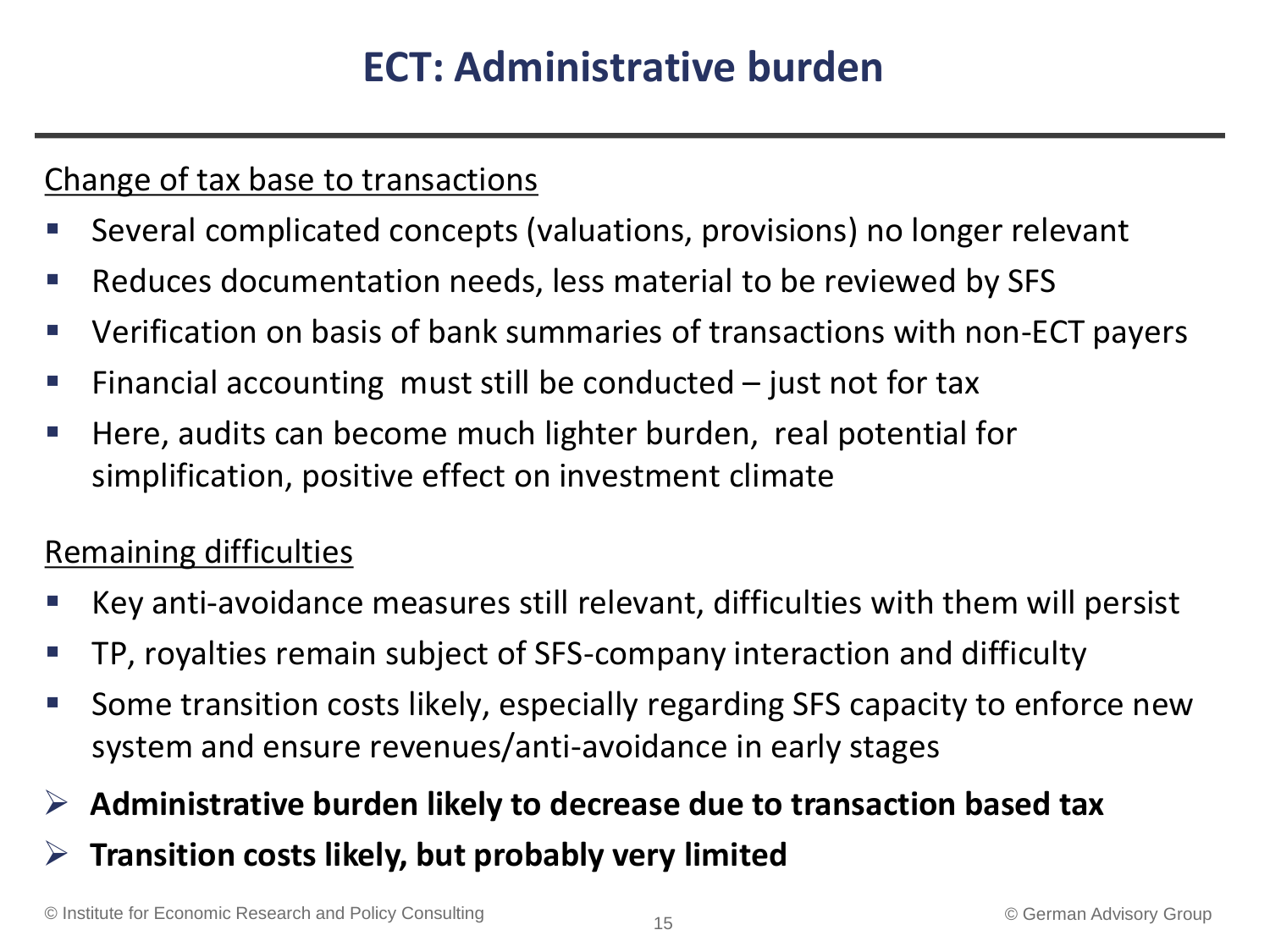# **CPT vs ECT: Conclusions**

#### **Expected short run and long run effects of ECT introduction over retention of CPT**

|                                 | <b>Short run</b> | Long run |
|---------------------------------|------------------|----------|
| <b>Economic effect</b>          |                  | $(+)$    |
| <b>Fiscal effect</b>            |                  |          |
| <b>Administrative</b><br>burden | $(+)$            |          |

*Legend: - worsening; (-) slight worsening; 0 no effect; (+) slight improvement; + improvement Source: Own assessment*

- **ECT introduction will result in small but positive effects on investment**
- **Fiscal effect will be negative in short run, neutral in long run**
- **Clear reduction of administrative burden can be achieved, positive effect on investment climate**
- **ECT still depends on a functioning SFS for positive effects**
- **In long run, ECT appears a suitable system, but will not be a "big bang"**
- **Should only be introduced if fiscal effect fully compensated in short run!**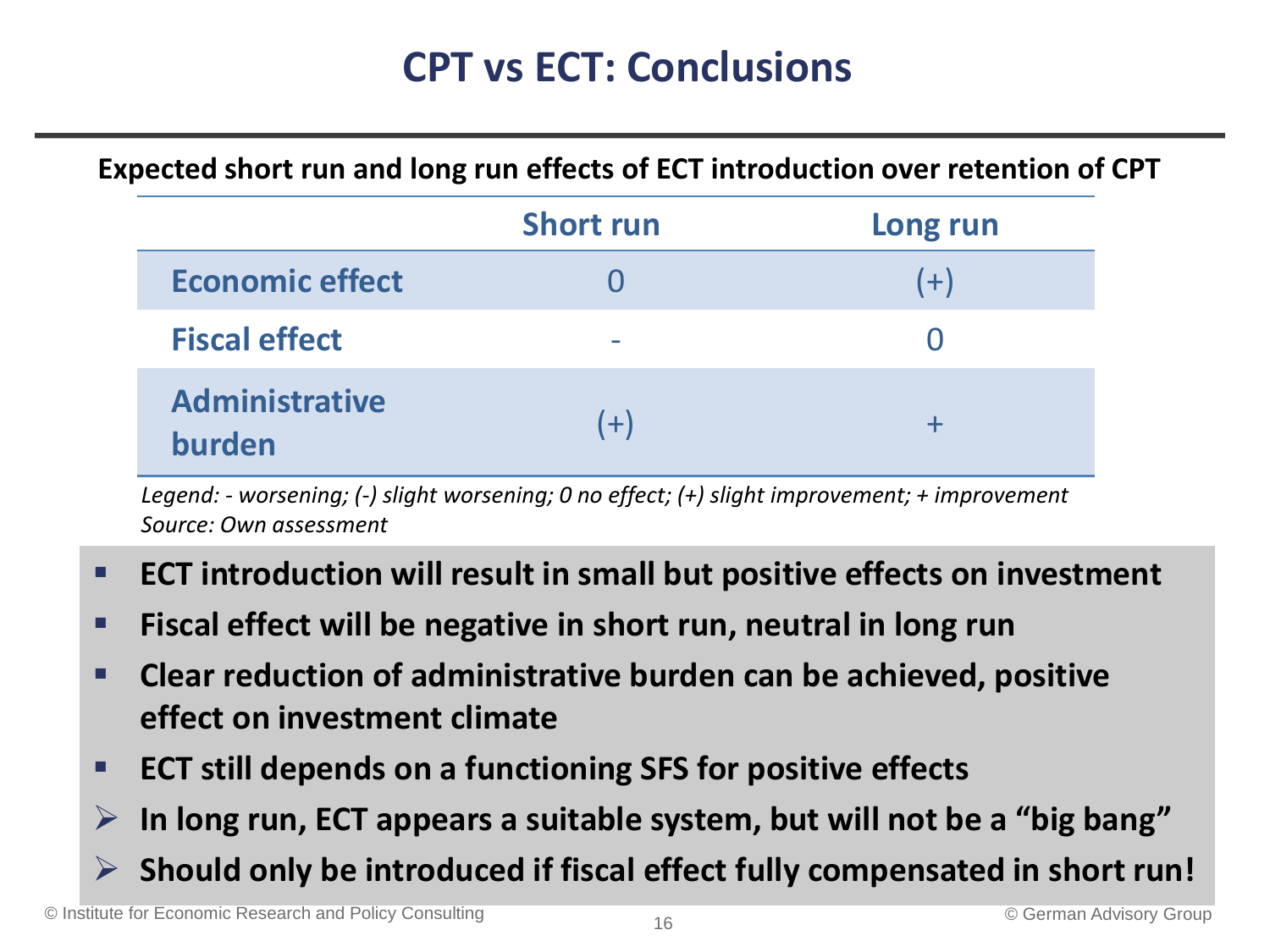# **General recommendations**

- **ECT introduction would on balance be sensible in the long run.**
- **However, positive impact would be rather limited.**
- **ECT should only be introduced, if the revenue shortfalls expected in the first years are properly compensated with expenditure cuts or tax rises.**
- **Without compensating measures, the overall impact of an ECT introduction would be clearly negative.**
- **The main problem of Ukraine's tax system is not the tax system, but deficient tax administration.**
- **Measures to improve the capacity and institutional culture of the SFS are crucial. The corruption at the SFS should be combatted.**
- **ECT would under no circumstances substitute the need for a comprehensive overhaul of the SFS.**
- **Without SFS overhaul, any possible benefits from ECT introduction are likely to be minimal.**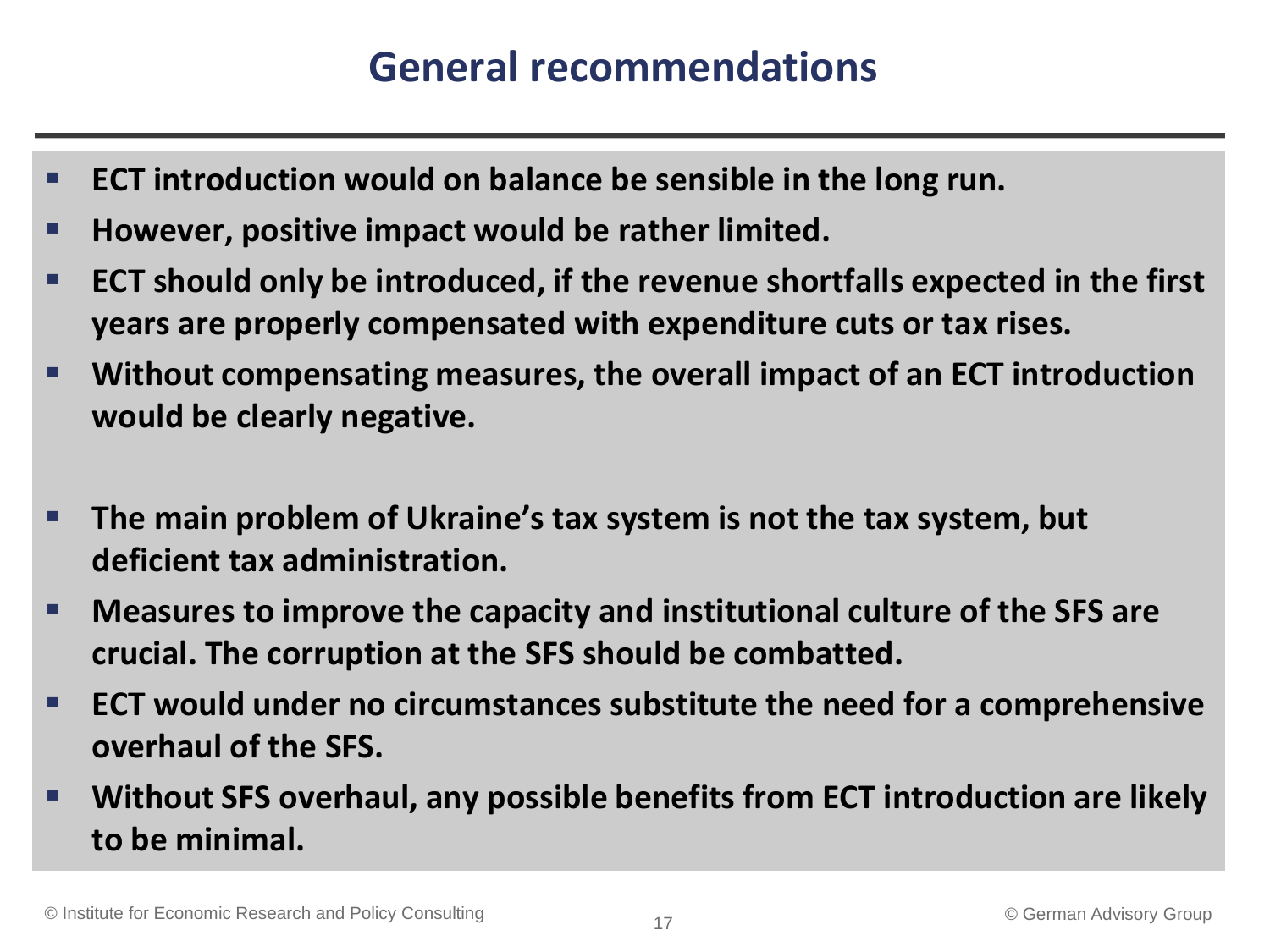# **Recommendations in case of ECT introduction.**

- **The existing draft is a good starting point from which to further refine and improve an ECT system for application in Ukraine if so desired**
- **The negative fiscal short-run effects of an ECT introduction must be fully compensated by offsetting revenue increases or spending reductions.**
- **Slightly higher ECT rates than in the current proposal could be used, the bottom rate should correspond to PIT (plus military duty) rate**
- **Sharpen transaction reporting requirements by companies in the ECT. A pragmatic middle ground between excessive reporting needs and too little information relayed to tax authorities should be found.**
- **Access for tax authorities to bank summaries on amounts and number of transactions between non-tax-payers and ECT-payers**
- **The usual price method to be used in determining prices on transactions between ECT and SST payers should be improved to strengthen its value as an anti-avoidance mechanism.**
- *Note: We will publish a Technical Note with detailed recommendations and concrete proposals for adapting the present draft in due course*

© Institute for Economic Research and Policy Consulting © German Advisory Group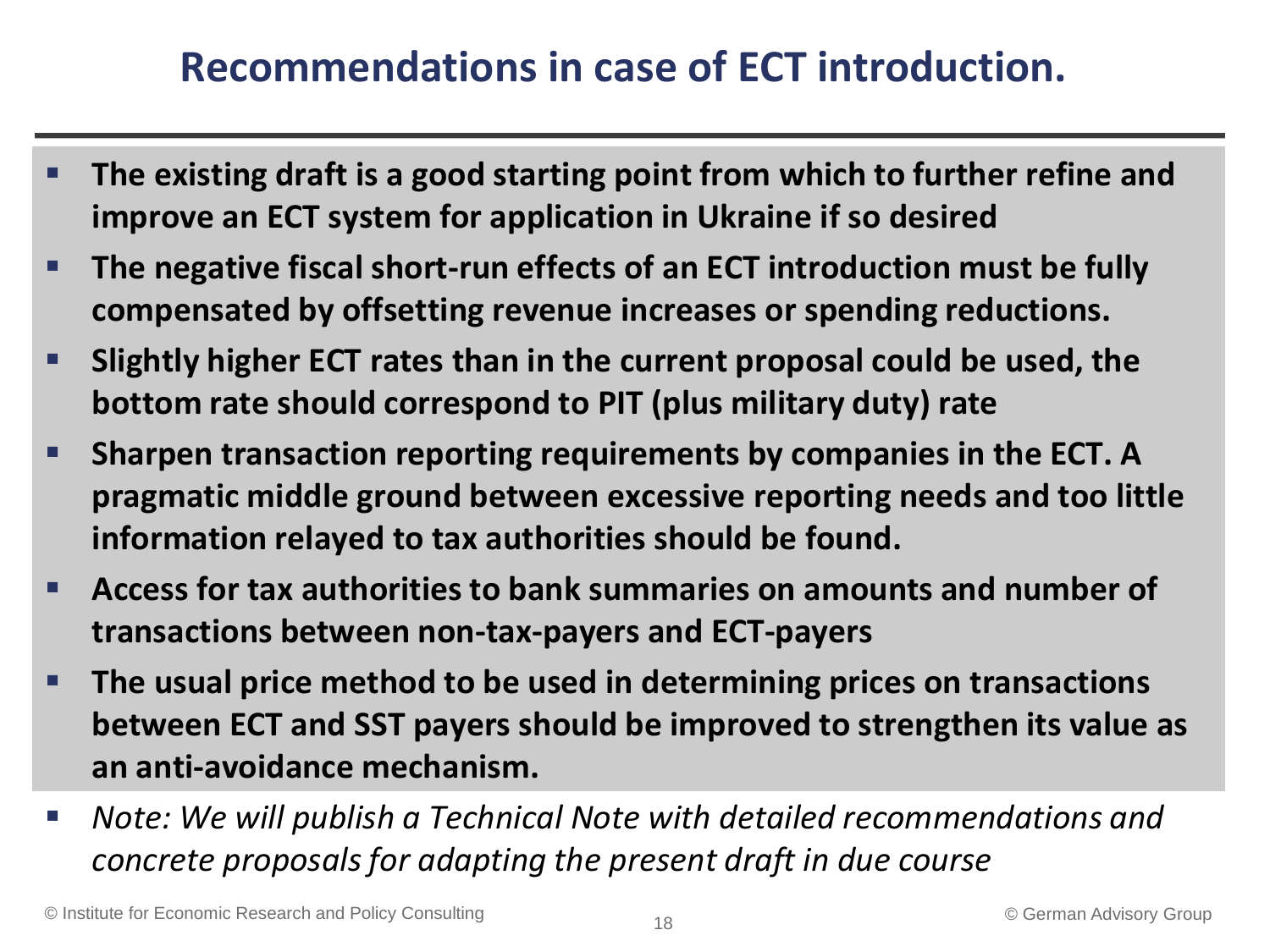# **Annex: ECT treatment of transactions within Ukraine**

| <b>Transactions</b>                                                                             | <b>Rate</b> | <b>Comments</b>                                                                                                                                                                                                                                       |
|-------------------------------------------------------------------------------------------------|-------------|-------------------------------------------------------------------------------------------------------------------------------------------------------------------------------------------------------------------------------------------------------|
| Any transactions with<br><b>ECT-payers</b>                                                      | $0\%$       |                                                                                                                                                                                                                                                       |
| Dividends to other ECT<br>payers                                                                | 0%          |                                                                                                                                                                                                                                                       |
| Dividends to non-ECT-<br>payers                                                                 | 15%         | Tax applied if paid to private persons + legal entities on<br>simplified taxation e.g. agricultural companies on simplified<br>taxation                                                                                                               |
| Surcharges on goods and<br>services transactions with<br>non-ECT-payers                         | 20%         | Usual price regulation applied: not less than purchase price,<br>for fixed assets: not less than residual value, not less than<br>weighted average selling price (alienation), not less than<br>production costs; ECT only applied if alienation >20% |
| De-facto private expenses<br>of businesses                                                      | 0%          |                                                                                                                                                                                                                                                       |
| <b>Financial Aid to non-ECT-</b><br>payers                                                      | 20%         | Unless repaid within 12 month: ECT-obligation directly at<br>date of fin-aid payment; ECT-credit-recognition in case<br>repaid within 12 months                                                                                                       |
| Royalties paid to non-ECT-<br>payers<br>© Institute for Economic Research and Policy Consulting | 20%         | Threshold: 6% of previous year's revenue<br>© German Advisory Group<br>19                                                                                                                                                                             |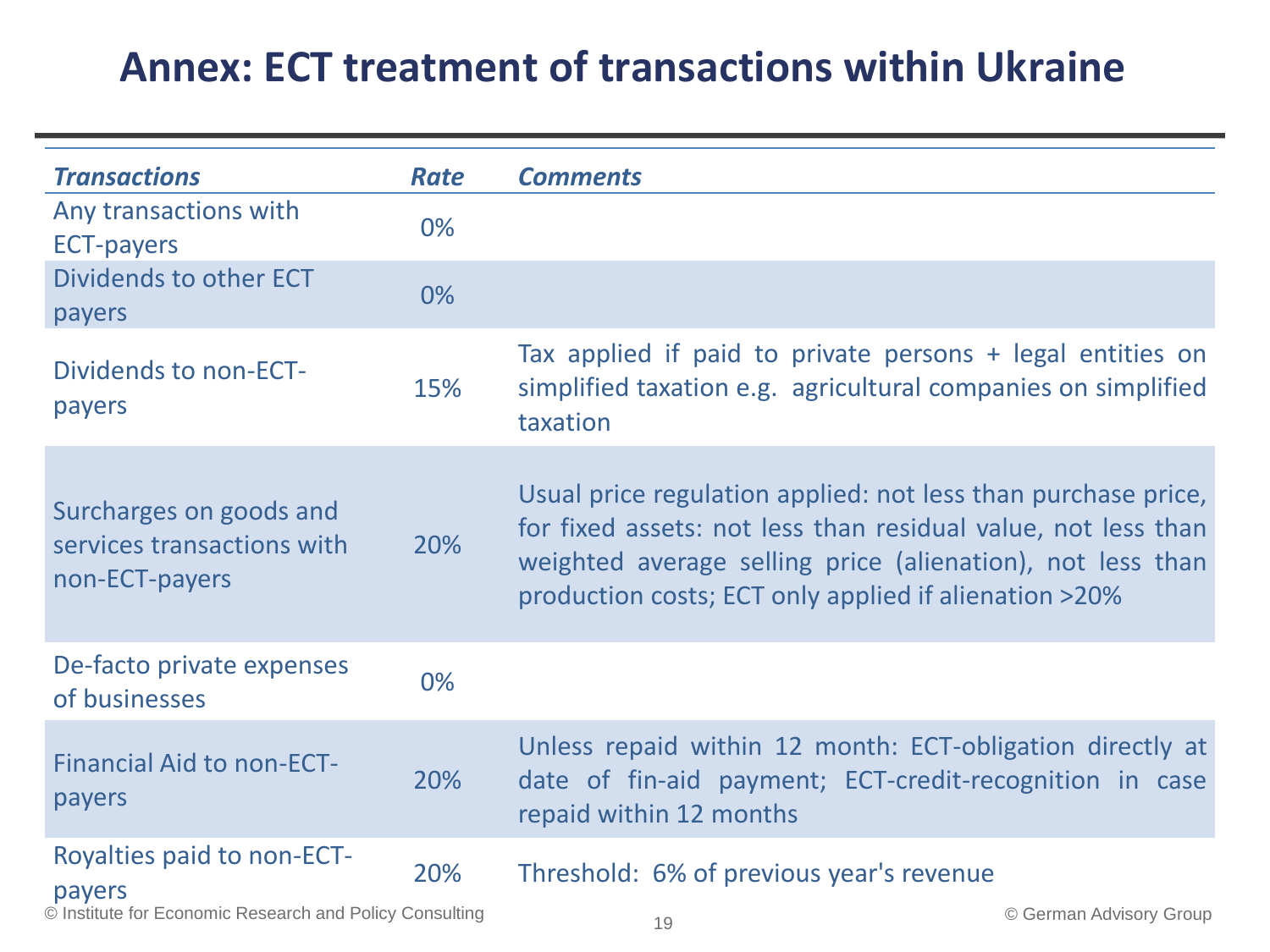# **Annex: ECT treatment of transactions with non-residents**

| <b>Transactions</b>                                     | <b>Rate</b> | <b>Comments</b>                                                                            |
|---------------------------------------------------------|-------------|--------------------------------------------------------------------------------------------|
| Dividends to legal entities                             | 15%         |                                                                                            |
| Dividends to private persons                            | 15%         |                                                                                            |
| <b>Transfer pricing violations</b>                      | 20%         |                                                                                            |
| Interest paid to related parties<br>beyond market range | 20%         | Threshold: 50% of NBU-max-interest-rate<br>for<br>foreign currency lending (currently 11%) |
| <b>Royalties</b><br>beyond<br>market<br>range           | 20%         | Threshold: maximum of royalties: 6% of previous<br>years revenue                           |
| Non-refundable financial aid                            | 20%         |                                                                                            |
| Refundable financial aid                                | 20%         | Unless repaid within 12 months                                                             |
| Loans to related parties                                | 20%         | the<br>ECT-credit-recognition<br><b>of</b><br>at<br>moment<br>repayment                    |
| Non-profitable<br>investments<br>abroad                 | 20%         |                                                                                            |